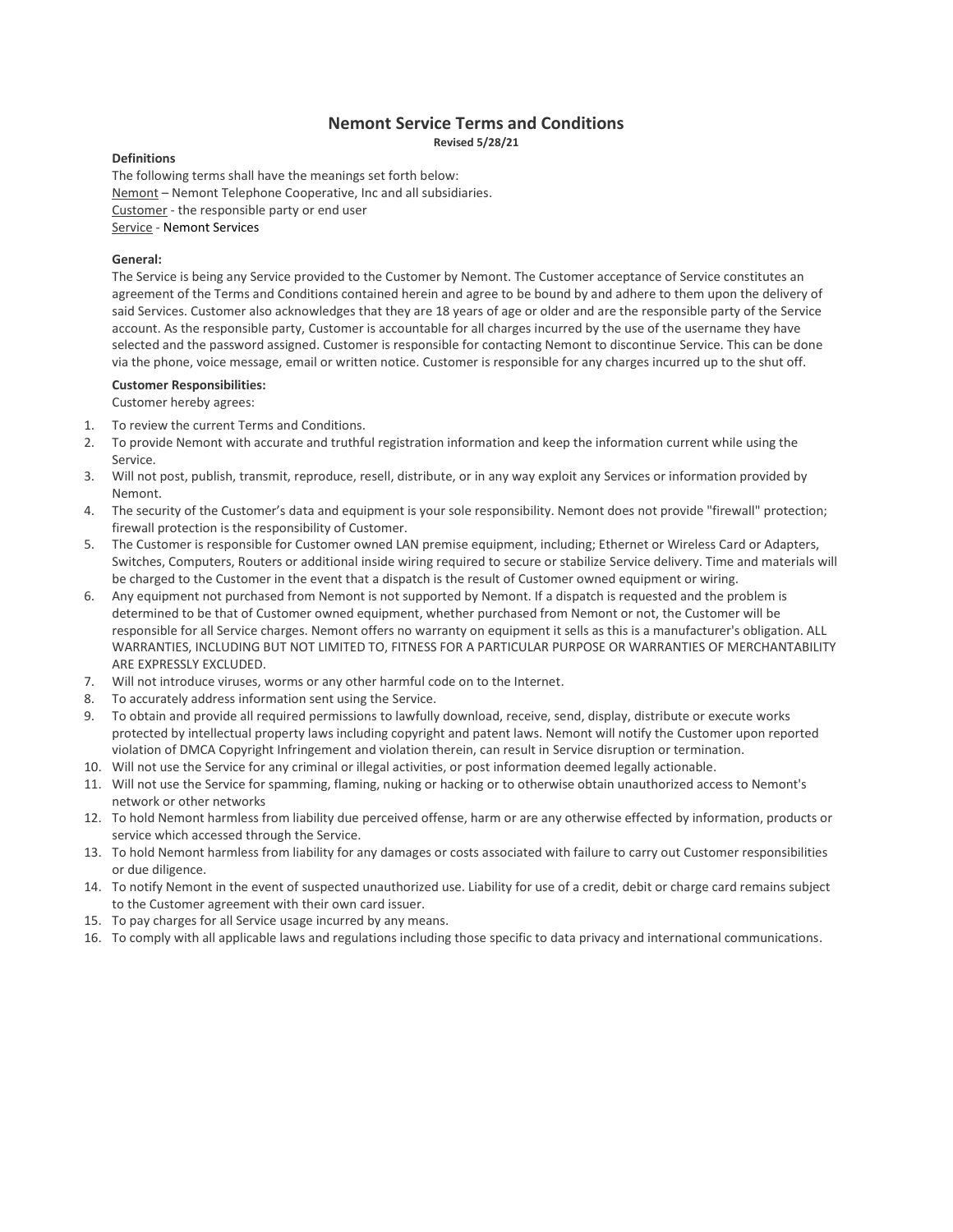### **Disclaimer & Limitation of Liability:**

Nemont offers no guarantees or warranties on the performance of its network and Internet connections. Actual Internet speeds may vary depending on geographical location, technological limits, computer performance and configuration, or Internet congestion. Upload and download speeds of high-speed internet Service packages are quoted/printed as maximum expectations. Consequently, technical limitations may limit performance.

The Service provided by Nemont comes without warranties of any kind, neither expressed nor implied. In no event will Nemont be liable for any direct, indirect, incidental, or consequential damages, including but not limited to lost savings, lost profits, or lost opportunities or for any other party, arising out of the usage or the inability to use these Services, even if Nemont has been advised of the possibility of such damages. If your application requires greater availability, please contact Nemont to discuss purchasing leased-line access.

Nemont is connected to the Internet Worldwide Computer Network and provides access to the Internet for its subscribers. Virtually any type of information and material imaginable is available somewhere on the Internet, including that, which might be considered objectionable by some. Nemont acts strictly as a pathway to the Internet and has no means of, and does not engage in, censorship. Nemont cannot control access to any part, or subset of the Internet (e.g. we are not able to allow access to some parts of the Internet and disallow access to other parts) based on the user's age or any other factor. Therefore, in no event will Nemont be liable to anyone or any entity as a result of any objectionable or inappropriate material, including, but not limited to: pornography, commercial/copyrighted software, and any other material that may have been retrieved from the Internet by way of the facilities of Nemont. Any person or entity that accesses the Internet through Nemont does hereby, agree to indemnity and hold harmless Nemont from any liability to anyone or any entity that may arise due to such person's or entity's access of the Internet through this information Service.

High speed Internet Service is not available in all areas served by Nemont. Prices and Terms and Conditions are subject to change without prior notice.

### **Internet Account Usage:**

Nemont defines "Unlimited Access" as follows:

- Nemont Service can be accessed 24 hours a day, 7 days a week.
- The Customer acknowledges that "Unlimited Access" does not mean a constant, dedicated, or 24 hour connection to the Nemont Data Service. If these types of services are needed, please feel free to contact us for dedicated access services.

#### **Prohibited Use of Services:**

**Voice Service, Landline and Cellular:** Acceptable use of the Nemont telephone facilities does **NOT** include:

- The falsification of the caller ID information (spoof) for fraudulent purposes when using the assigned phone number or other phone numbers assigned by Nemont, when originating calling traffic on the Nemont Network, also known as ROBOCALLING.
- Making unsolicited telemarketing or illicit calls.
- Engage in auto-dialing, illegal spoofing, to originate robocall calls with the intent to defraud, cause harm or wrongly obtain anything of value from the recipient of the call, or engage in practices that result in usage inconsistent with normal residential or business calling patterns.